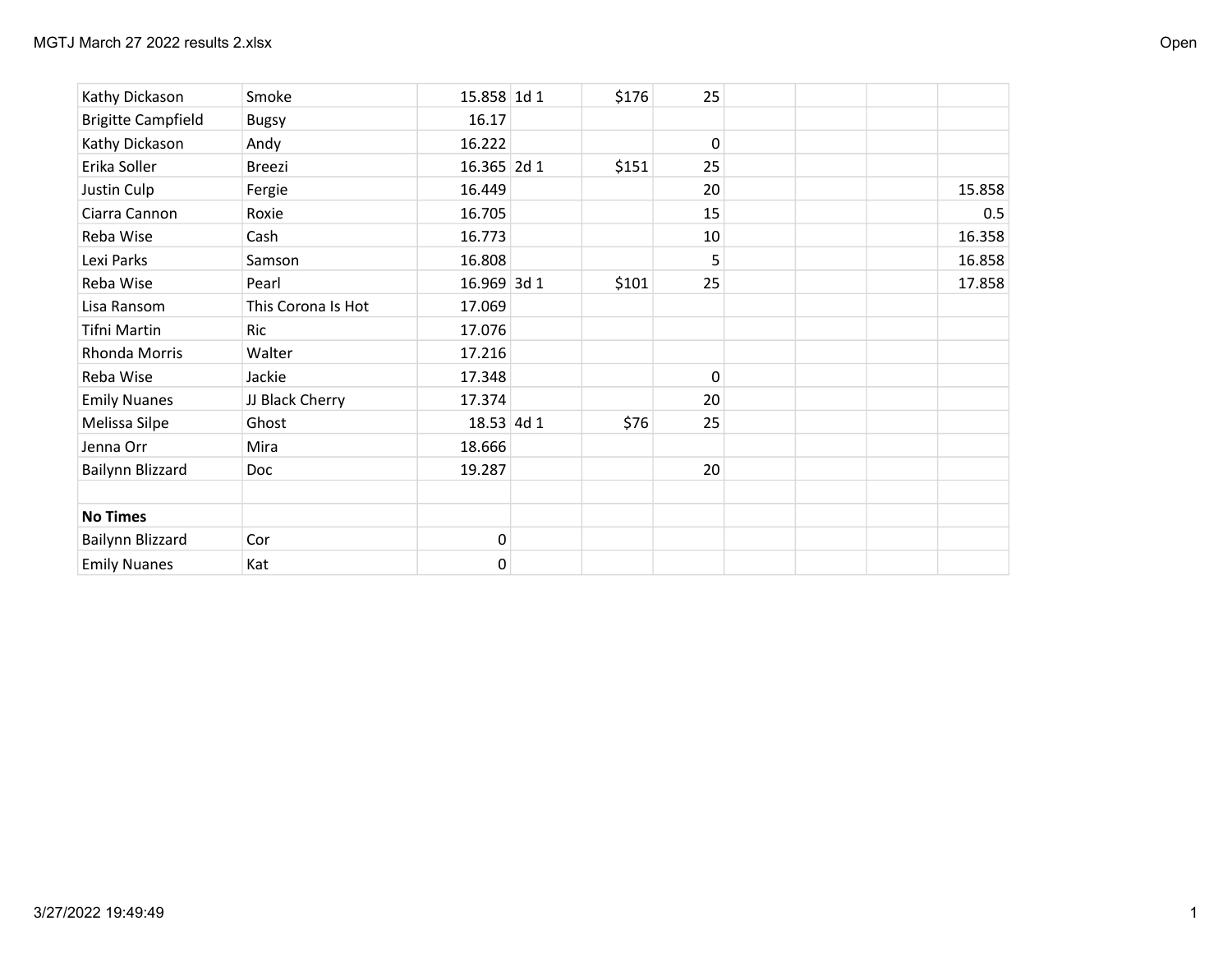| Ciara Cannon     | Roxie |        | 16.705 1st place | \$53 |
|------------------|-------|--------|------------------|------|
| Bailynn Blizzard | Doc.  | 19.287 |                  |      |
|                  |       |        |                  |      |
|                  |       |        |                  |      |
| Bailynn Blizzard | Cor   |        |                  |      |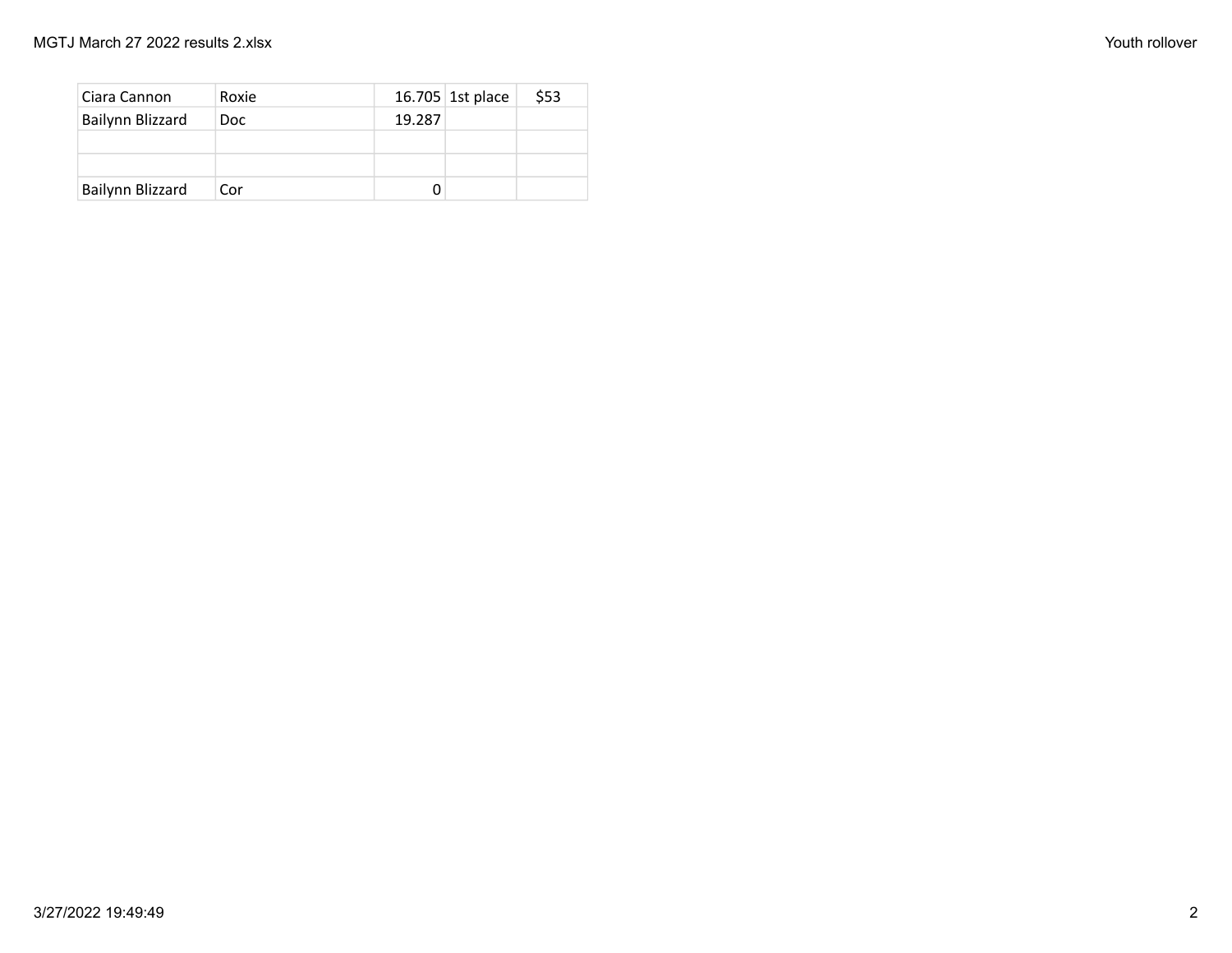| Kathy Dickason | Smoke              | $15.858$ 1st place | \$32 |
|----------------|--------------------|--------------------|------|
| Lisa Ransom    | This Corona is Hot | 17.069             |      |